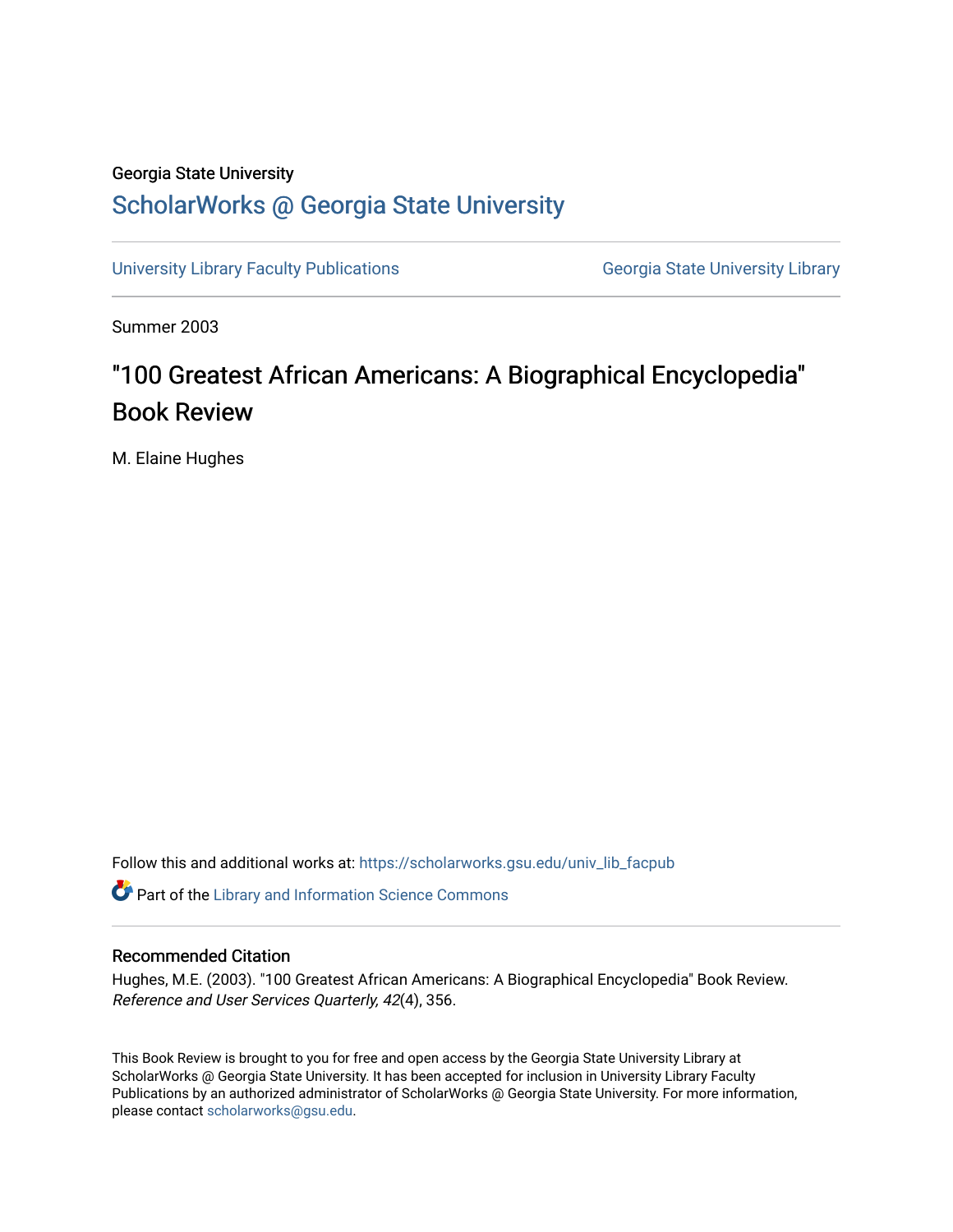100 Greatest African Americans: A Biographical Encyclopedia. By Molefi K. Asante. Amherst, New York: Promethus Pr., 2002. 350p. alkaline \$49 (ISBN 1- 57392-963-8).

In the introduction to this one volume encyclopedia, Molefi Asante, a pioneer and leader in the field of African American Studies, states that what he hoped to accomplish with this compilation of 100 biographical sketches was to "make accessible the history of some of the most important American personalities" (13). He further states " this book is not about the African Americans who have the largest popular following or the ones who sell the most CD's or who establish the best records in athletics"(13). In other words, this is not a book of the most famous African Americans but the most significant ones.

100 Greatest African Americans consists of a compilation of brief (about 1 to 4 pages each) alphabetically arranged biographical sketches of what, in Mr. Asante's opinion, are the most important African Americans to distinguish themselves in the face of adversity and the "struggle for justice and equality" (18) since 1619. He admits this was a daunting task but this was a book that was needed because it provides "a more balanced array" (17) of persons. He uses five criteria listed in the introduction to explain why certain individuals were included: " 1) significance in the general movement of African American people toward full equality…; 2) self-sacrifice and the undertaking of risk for the collective good; 3) unusual will and determination in the face of the greatest danger…; 4) a consistent posture toward the social, cultural and economic uplifting of the African American people; and 5) personal achievement that calls attention to the capability and genius of the African American people."

 All of the sketches are written by Mr. Asante and a bibliography of sources used is provided. The personalities range from James Forten (1766-1842), "one of the earliest campaigners for black education" (127) to Tiger Woods (1975-) a champion golfer. Most sketches are accompanied by black and white pencil drawing but some black and white photographs are furnished.

Of course, most of the life stories of these individuals can be found in the collections of any major academic or public or school library in a variety of sources such as: Jessie Carney Smith's Notable Black American Women(Gale,1992) or Notable Black American Men (Gale, 1999), Walter L. Hawkins' African American Biographies (2 vols., McFarland, 1992), Logan and Winston's Dictionary of American Negro Biography(Norton, 1982) and the mutivolume set, Michel L. LaBlanc's Contemporary Black Biography (Gale, 1992) as well as Columbus Salley's The Black 100: A Ranking of the Most Influential African Americans Past and Present (Citadel Press, 1999).